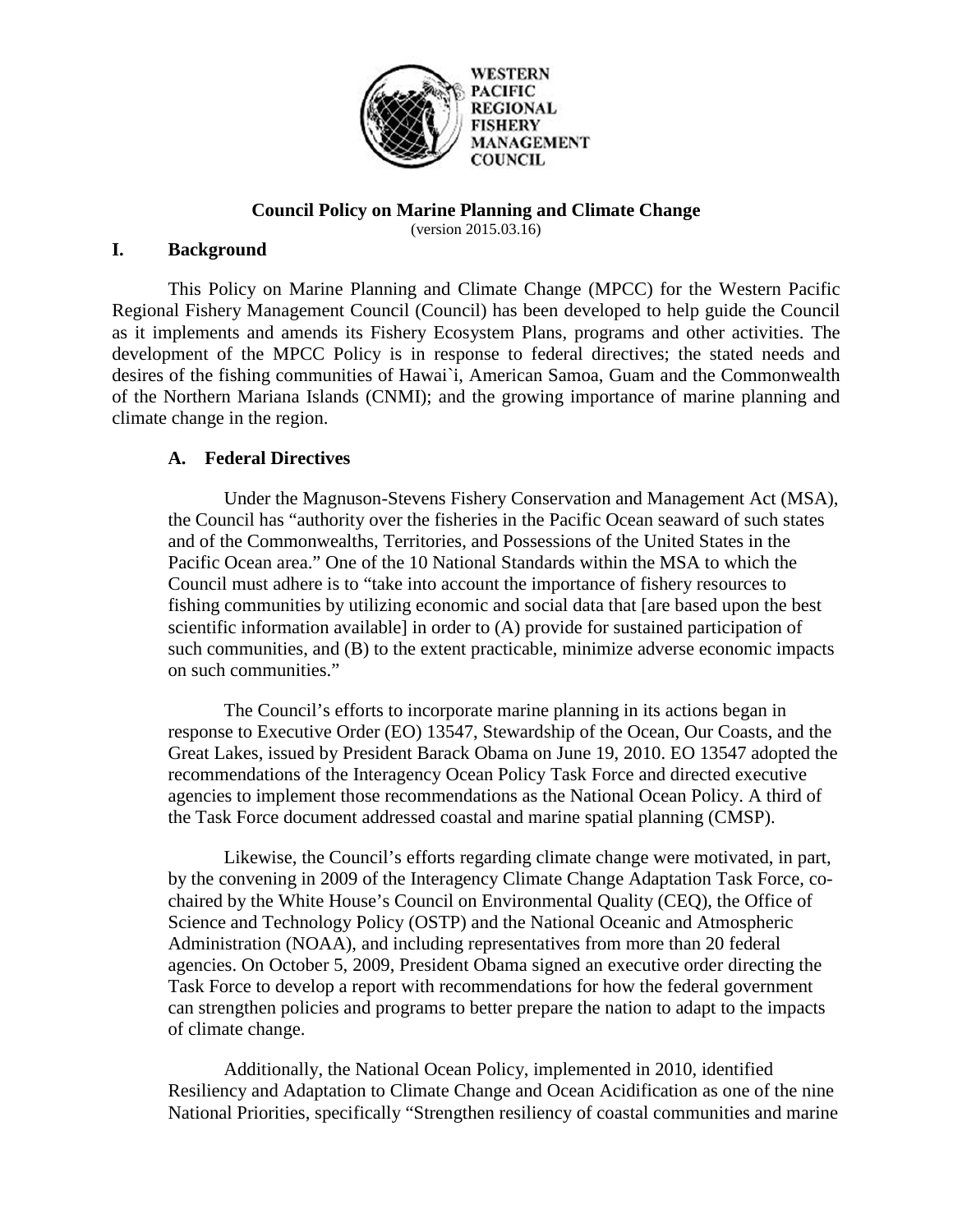and Great Lakes environments and their abilities to adapt to climate change impacts and ocean acidification."

 On October 28, 2011, the Task Force released its Interagency Climate Change Adaptation Progress Report outlining the federal government's progress in expanding and strengthening the nation's capacity to better understand, prepare for, and respond to extreme events and other climate change impacts. The report provides an update on actions in key areas of federal adaptation, including building resilience in local communities, safeguarding critical natural resources such as freshwater, and providing accessible climate information and tools to help decision-makers manage climate risks.

### **B. Community Needs and Desires**

 The Council develops and amends fishery ecosystem plans using a bottom-up approach. As required under the MSA, the Council has advisory bodies to assist in the collection and evaluation of information relevant to the development of any fishery management plan or plan amendment. Public hearings are conducted at appropriate times and in appropriate locations in the geographical area concerned, so as to allow all interested persons an opportunity to be heard in the development of fishery management plans and amendments to such plans, and with respect to the administration and implementation of the provisions of the MSA. To help ensure that informed decisions are made, the Council also regularly conducts outreach activities, such as Fishers Forums and community workshops. Since 2010, CMSP and climate change have been the focus of several advisory body meetings and outreach activities, during which fishermen, community members and the public have voiced their appreciation and support for Council's undertaking and working with communities on these topics.

- 2010 Fishers Forum on CMSP in Honolulu
- 2011 community workshop on CMSP in Honolulu with participants from throughout the Western Pacific Region
- 2013 community workshop on CMSP in Saipan, CNMI
- 2013 Fishers Forum and community workshop on CMSP in American Samoa
- 2013 Hawai`i Regional Ecosystem Advisory Committee meeting on climate change and ocean acidification, resulting in nearly two dozen recommendations, which were subsequently adopted with some modifications by the Council

 During this time, the Council also began transforming its Marine Protected Area Committee first into a CMSP Committee and then into the current Marine Planning and Climate Change Committee. The Council used the term "Marine Planning" instead of CMSP based because the Implementation Plan for National Ocean Policy, released by the Obama Administration on April 16, 2013, did not include references to CMSP but rather to marine planning.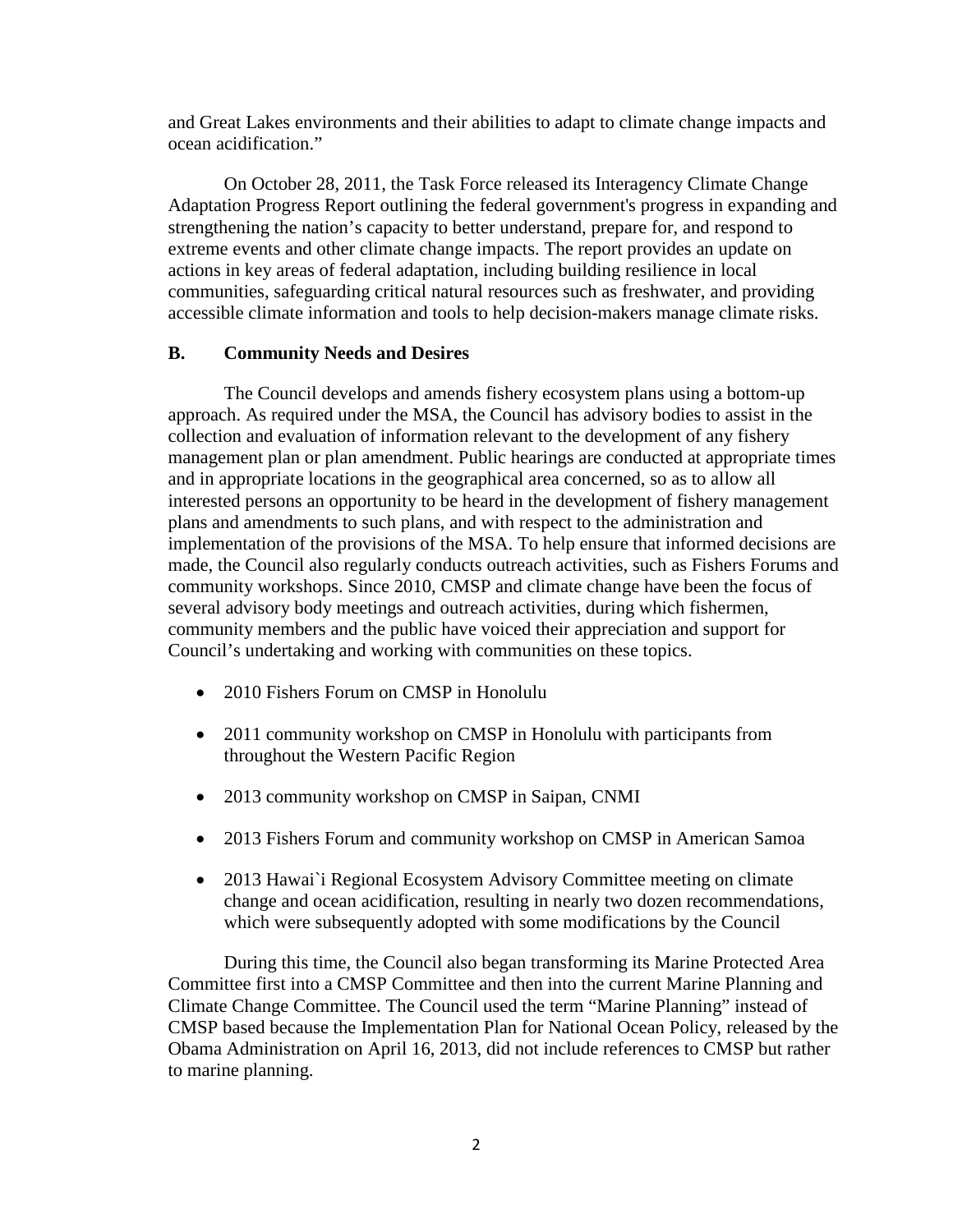### **C. Growing Importance of Marine Planning and Climate Change**

 Marine planning is a key component of the National Ocean Policy and is a key tool being utilized regionally, nationally and globally to identify and address issues of multiple human uses, ecosystem health and cumulative impacts. Changing climate is already adversely impacting island communities, ecosystems, resources, cultures and economies. Both factors—marine planning and climate change—are anticipated to be more prominent in the not so distant future as the human population and associated maritime activities, such as alternative offshore energy and offshore aquaculture, continue to increase.

 The Pacific Islands Regional Planning Body (RPB) was established April 2013 in response to the call for CMSP in the National Ocean Policy. The Pacific Islands RPB members are resolved to work together to develop a regional plan for the balanced, sustainable management of the coastal and marine areas of the Pacific Islands region using guidance from the National Ocean Council, the National Ocean Policy, Implementation Plan and Marine Planning Handbook. The Pacific Islands RPB is comprised of 17 members from both federal and state/territorial government agencies, as well as the Regional Fishery Management Council.

 Increasing pressures on valuable marine and coastal habitats and resources due to changing demands for food, energy, economic growth and community sustainability make climate change an issue of community, national and regional security. In addition to economic considerations such as commercial fisheries, Pacific Island communities must address threats to culturally important species and places as well as community health and food security. Ultimately, for many low-lying coral atoll nations, climate change is a direct threat to national security as rising sea level and changes in the availability of freshwater may make at least some of those nations uninhabitable. To escape these impacts, human migration is anticipated.

The *Executive Summary of the 2012 Pacific Islands Regional Climate Assessment*  (PIRCA) notes that the indicators of climate change suggest multiple concerns for human and natural communities in the Pacific Islands region: decreased freshwater supplies, especially on atolls and low-lying islands; increased coastal flooding and erosion; increased coral bleaching; unknown, negative consequences for the entire marine ecosystem; declines in open-ocean fisheries; increased risk of species extinctions; threats to the traditional lifestyles of indigenous communities making it difficult for Pacific Island communities to sustain their connection with a defined place and their unique set of customs, beliefs, and languages; and human migration from low islands to high islands and continental sites.

According to the Department of Homeland Security's *Climate Change Adaptation Roadmap* (June 2012), "Climate change represents a complex homeland security challenge with strategic implications for the Department. The risks posed or exacerbated by a changing climate—such as intensifying and more frequent extreme weather events, natural disasters, and sea ice changes in the Arctic—may either directly or indirectly affect core homeland security missions."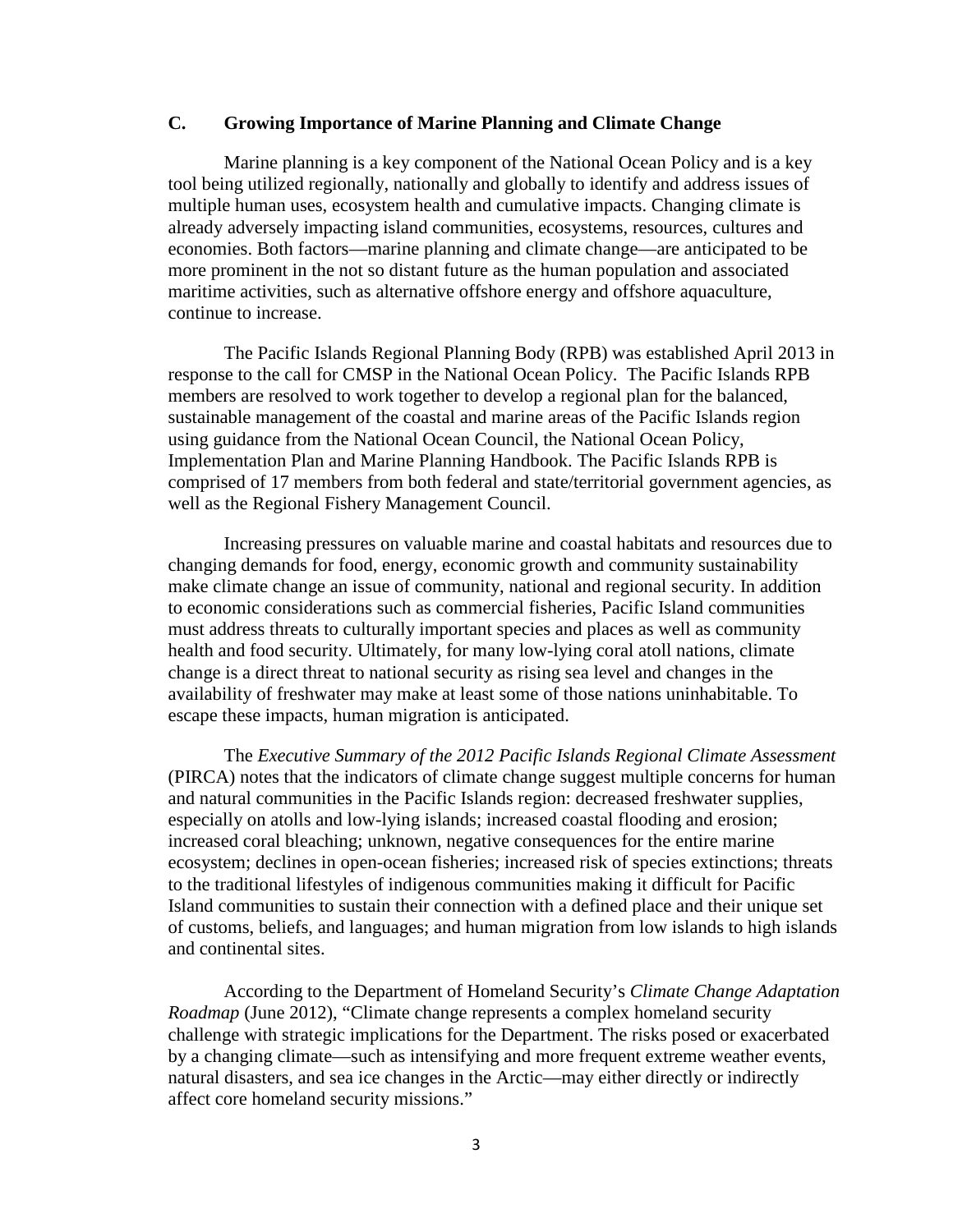The President's State, Local and Tribal Task Force on Climate Preparedness and Resilience, established by Executive Order 136531 on November 1, 2013, was charged with providing recommendations on how the federal government can respond to the needs of communities nationwide that are dealing with the impacts of climate change. The Task Force recommended a) Building Resilient Communities; b) Improving Resilience in the Nation's Infrastructure; c) Ensuring Resilience of Natural Resources; d) Preserving Human Health and Supporting Resilient Populations; e) Supporting Climate-Smart Hazard Mitigation and Disaster Preparedness and Recovery; f) Understanding and Acting on the Economics of Resilience; and g) Building Capacity for Resilience.

 Tribal leaders on the President's State, Local, and Tribal Leaders Task Force on Climate Preparedness and Resilience provided Supplemental Recommendations that encompassed four overarching themes: 1) provide better access to data and information, as well as federal programs, and to begin and improve inter-jurisdictional coordination; 2) promote full Tribal inclusion and participation within every decision-making activity with regard to preparation for or recovery from the effects of climate change, as well as for long-term community planning, so that Tribal governments are the main decisionmakers for their communities; 3) address the lack of institutional capacity to undertake comprehensive planning programs; and 4) improve education for children, college students and community members on climate change and its effects and community planning. The report noted, "The needs of native communities in relation to climate change are urgent and significant. The time to act to protect and assist our communities is now."

 The similarities among the plight of US Pacific Islanders, Alaskan Natives and Native Americans in addressing climate change has been formally recognized since at least 2012, with the establishment of First Stewards, Inc. The resolution from the 2012 First Stewards *Coastal Peoples Address Climate Change Symposium* in Washington, DC, noted that these aforementioned peoples "were and are the First Stewards of the lands and waters of North America, Alaska and the Pacific Islands" and "have experienced changes, including the deterioration of their culture, language, values and land tenure systems, that have resulted in over-development of the coastlines, alteration of freshwater streams and lakes, destruction of life-giving watersheds, decimation of reefs, and the decline of marine and terrestrial species" and that "these changes to the natural world have been exacerbated by climate change and jeopardize the very fabric of indigenous societies."

### **II. Definitions**

### **A. Climate Change**

For the purposes for the MPCC Policy, the Council has adopted the definition of climate change used by the Intergovernmental Panel on Climate Change (IPCC) to include natural climate variability such as El Nino Southern Oscillation (ENSO) and other patterns of natural variability as well as long-term changes in climate associated with anthropogenic (human) influence on greenhouse gases and other aspects of the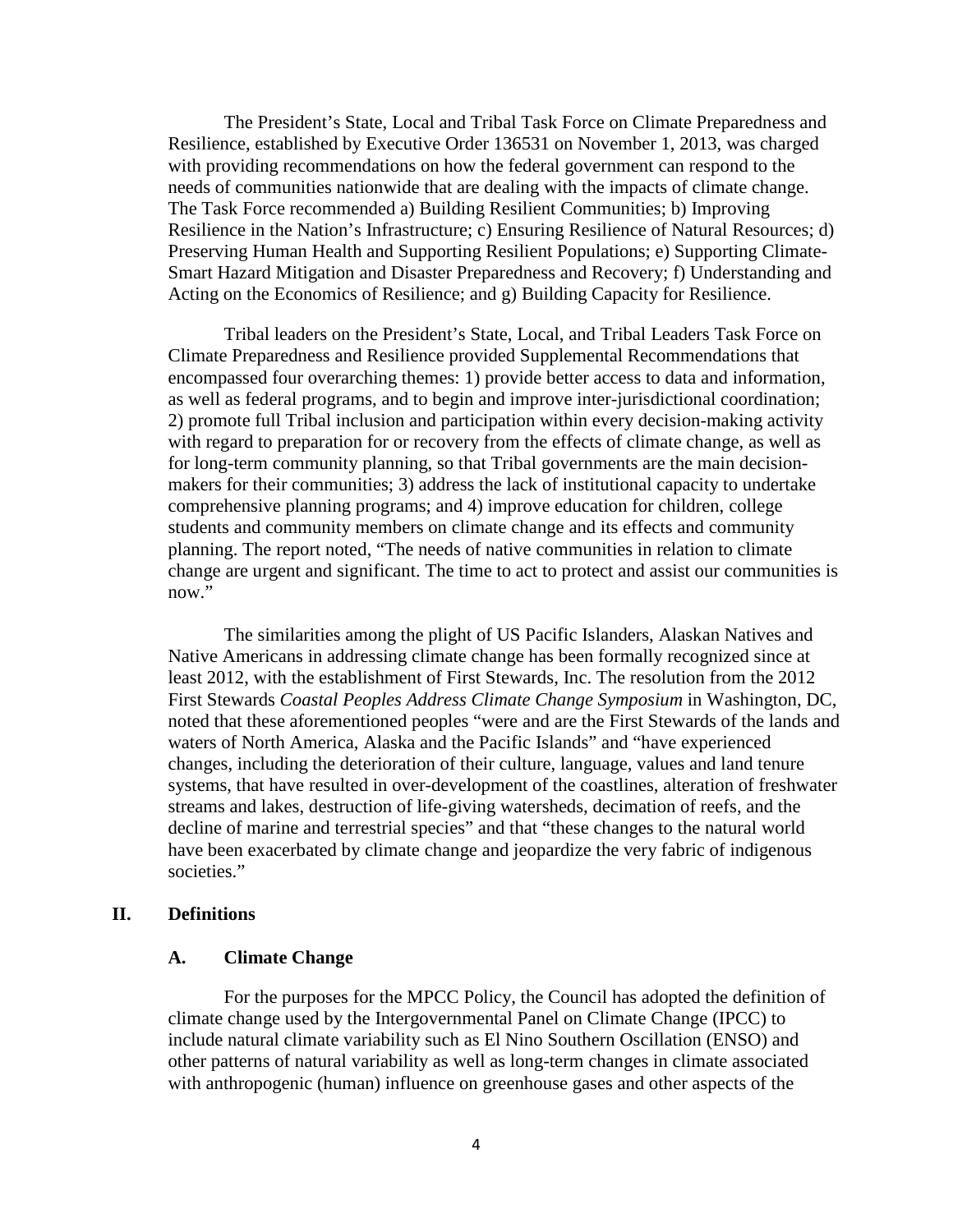Earth's climate system. The definition of climate change in this policy also includes ocean acidification.

### **B. Climate Change Impacts**

In the Pacific Ocean, anticipated climate change impacts include ocean acidification; changing migratory patterns of tuna, other commercially valuable stocks and protected species, among other species; changes in coastal and marine habitats with associated changes in socially, culturally and economically valuable coastal fisheries and other sources of ocean economy; changing patterns of El Niño and other patterns of climate variability; changes in water level including, but not limited to sea level change, increased severity of extreme weather, coral reef changes; and human migration, among others. The 2012 Pacific Islands Regional Climate Assessment (PIRCA) identified several important indicators of climate change in the region, including the rising of sea surface temperature, sea level, carbon dioxide concentrations, ocean heat content and surface air temperature; changing of rainfall, winds and waves, extreme events, ocean chemistry and habitats and species distributions; and decreases in base flow in streams.

#### **C. Marine Planning**

Marine planning is defined in the National Ocean Policy Implementation Plan (released April 2013 by the National Ocean Council) as follows:

> Marine planning is a science-based tool that regions can use to address specific ocean management challenges and advance their economic development and conservation objectives. Marine planning will support regional actions and decision-making and address regionally determined priorities, based on the needs, interests, and capacity of a given region. Just as federal agencies work with States, tribes, local governments, and users of forests and grasslands, among other areas, marine planning will provide a more coordinated and responsive federal presence and the opportunity for all coastal and ocean interests in a region to share information and coordinate activities. This will promote more efficient and effective decision-making and enhance regional economic, environmental, social, and cultural well-being. In turn, regional actions will support national objectives to grow the ocean economy, increase regulatory efficiency and consistency, and reduce adverse impacts to environmentally sensitive areas. The scope, scale, and content of marine planning will be defined by the regions themselves, to solve problems that regions care about in ways that reflect their unique interests, capacity to participate, and ways of doing business. Marine planning should build on and complement existing programs, partnerships, and initiatives. The intent is to ensure that a region can develop an approach that it determines works best. This approach balances regional and national interests and recognizes that actions commensurate with regional interests and capacities will provide the most immediate regional benefits. Knowledge and experience will build over time and contribute to achieving national objectives.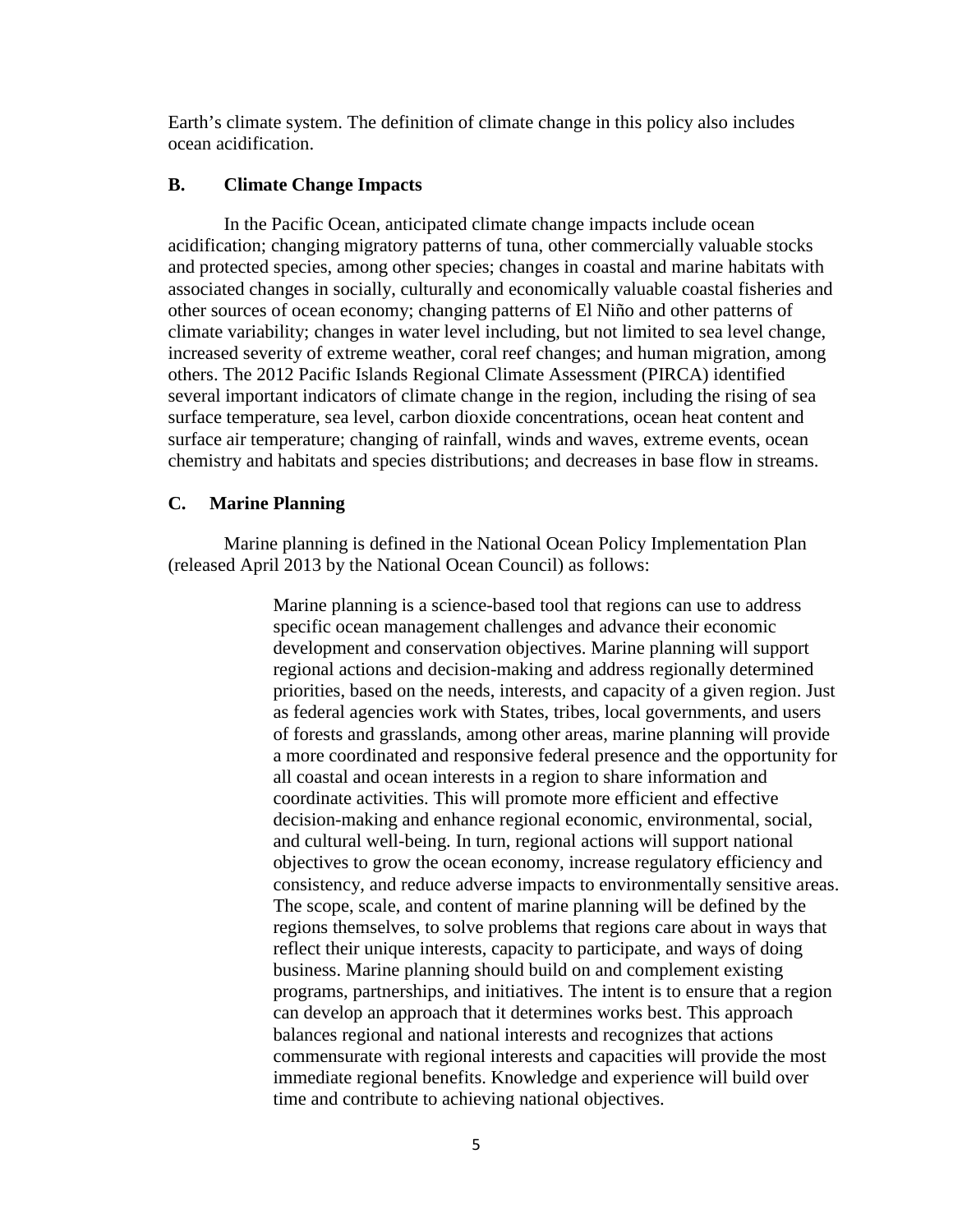### **D. Traditional Knowledge**

For the purposes of this MPCC Policy, traditional knowledge refers to native generational and observational knowledge implemented in site specific, methods, concepts and techniques that have not been influenced from modern scientific research and data. This instinctive natural and cultural knowledge is site specific as in an island, region or traditional boundary. The application of traditional knowledge to manage resources is not driven by economic and sociological purposes. Rather, it is influenced by customary traditional practices and subsistence needs that enhance future use and provision.

 The MPCC Policy also acknowledges the definition of "traditional knowledges" [sic] expounded in the *Guidelines for Considering Traditional Knowledges in Climate Change Initiatives*, Version 1.0 - September 2014, put forth by the Department of the Interior Advisory Committee on Climate Change and Natural Resource Science (ACCCNRS), Climate and Traditional Knowledges Workgroup (CTKW):

> As with all societies, indigenous peoples rely on complex knowledge systems to support the continuance of the ways of life that matter to their communities. These systems often involve interconnected webs of environmental, moral, social, political, and spiritual knowledges. These webs express bonds among humans of different generations who play different roles in their communities, plants and animals, non-human entities (such as spirits), and collectives (such as forest landscapes). Terms like TKs refer to various facets of these knowledge systems. Because many indigenous peoples continue to live their lives closely connected to the earth, TKs are derived from the relationships indigenous peoples have with landscapes, waterscapes, plants, animals, and ecological processes. Indigenous peoples have used TKs to adapt and utilize resources derived from ecosystems of which they are also a part. Indigenous peoples respond to meta-scale forces such as ecological variations or ecological impacts resulting from political or economic decisions. TKs will continue to figure crucially in indigenous adaptive governance to current and forecasted climate change.

### **E. Responsible Fisheries**

 This MPCC Policy utilizes the definition of "responsible fisheries" as proposed by the United Nations Food and Agricultural Organization and contained in the NOAA Fisheries Glossary (revised June 2006):

> The concept of responsible fisheries encompasses the sustainable utilization of fishery resources in harmony with the environment; the use of capture and aquaculture practices which are not harmful to ecosystems, resources, and their quality; the incorporation of added value to such products through transformation processes meeting the required sanitary standards; the conduct of commercial practices so as to provide consumers access to good quality products.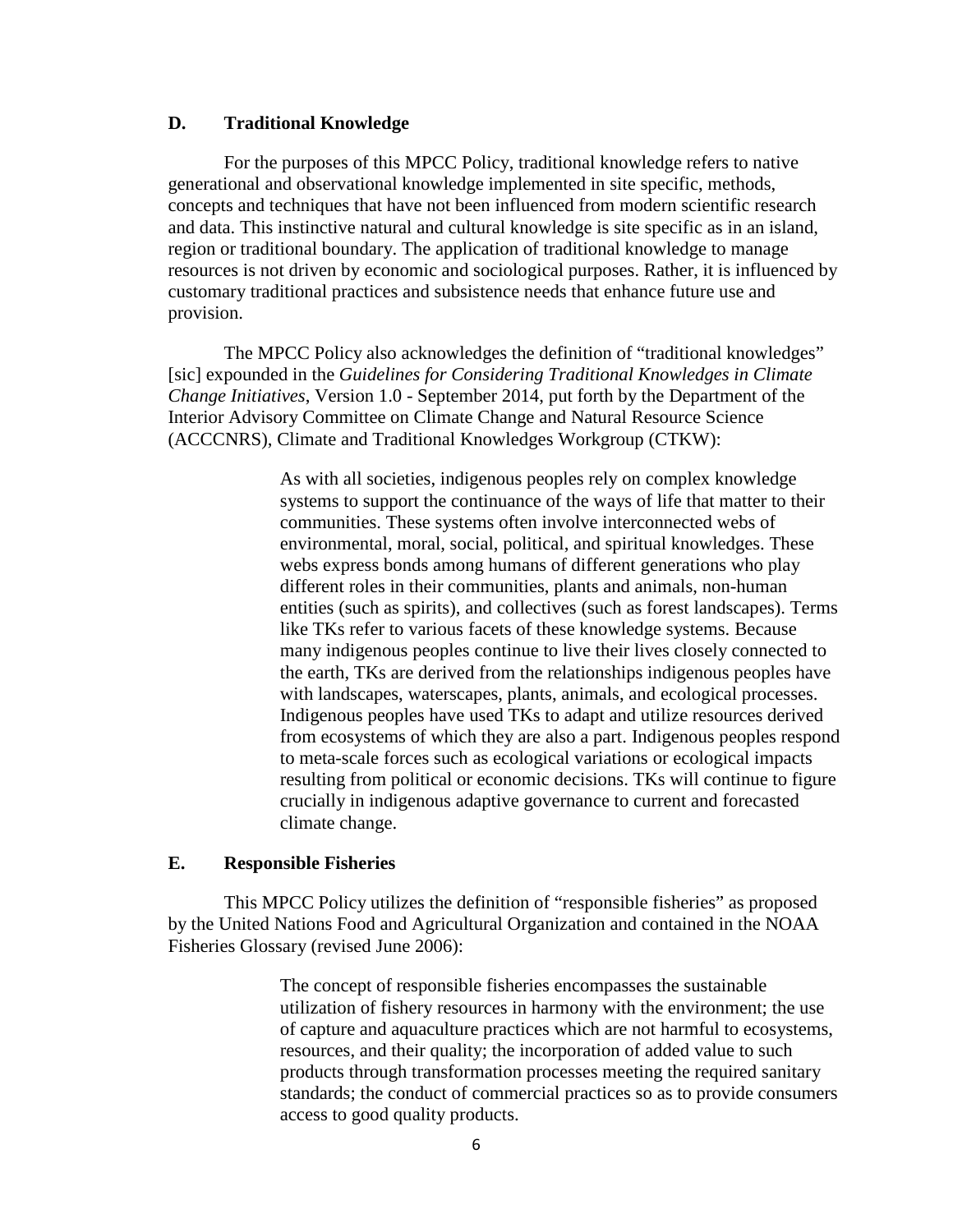# **III. Policy Statement**

 The Western Pacific Regional Fishery Management Council has adopted this Marine Planning and Climate Change Policy to help it coordinate development and amendment of its fishery ecosystem plans, programs (including, but not limited to, research and outreach/education) and other relevant activities.

The Council's Policy on Marine Planning and Climate Change was developed by its advisory Committee on Marine Planning and Climate Change (MPCC). In developing the policy, the MPCC Committee considered the Council's Guiding Principles, the National Standards of the Magnuson-Stevens Fishery Conservation and Management Act, the National Ocean Policy Implementation Plan and the Council's Policies on Marine Protected Areas, Aquaculture, Essential Fish Habitat and Vessel Monitoring System.

# **A. Overarching Principles**

- 1.Climate change in Pacific Islands is a security issue that requires that climate considerations be integral parts of addressing today's problems while planning for the future.
- 2. Development and evaluation of amendments to the Council's Fishery Ecosystem Plans (FEPs) should include consideration of climate change and the fiscal and human resources in the Western Pacific Region needed to implement the FEPs.
- 3. Marine planning is an appropriate approach to effectively address issues of intersecting human uses, ocean resources and ecosystem health at multiple geographic scales. This approach can be applied by the Council as a tool to align regional interests, determine ocean management priorities across jurisdictions and identify common objectives.
- 4. The value of indigenous and local traditional knowledge of past and current marine, coastal, land and human activities is significant and can help the region understand and adapt to changes in those systems. In this context, this MPCC Policy recognizes that traditional resource management systems such as the ahupua`a system in Hawai`i and Fa`a Samoa in American Samoa can provide valuable insights to guide adaptation to a changing climate and provide an appropriate context for marine planning.
- 5. Marine protected areas (MPAs) can and should be utilized for climate change reference research and documenting and understanding impacts on fisheries and ecosystems of both climate change and changing demands on coastal and marine habitats and resources.
- 6. The Council will remain cognizant of changes in national policies and pursue funding opportunities in partnership with territories, state and/or commonwealth as appropriate.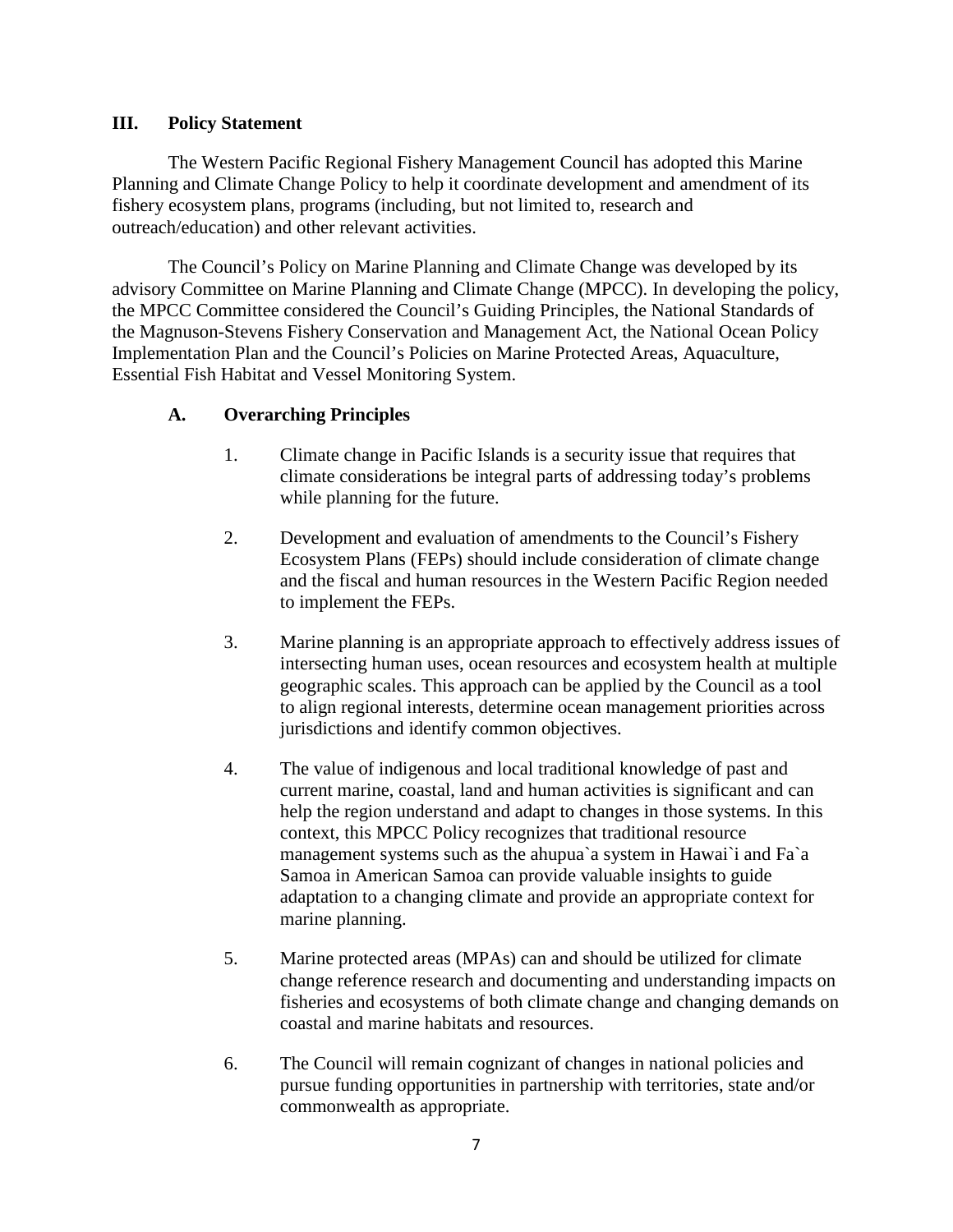- 7. Collaboration with local, territorial and national governments, regional organizations, academia, the private sector and non-government organizations is essential to near- and long-term success.
- 8. All Council policies, programs and advisory bodies should consider the MPCC Policy.

# **B. Marine Planning and Climate Change Policy**

 This MPCC Policy uses the Council's Guiding Principles as a framework structure. Below each principle are specific policies for the Council, its advisory bodies and its staff to consider and incorporate so as to address marine planning and climate change considerations in the Council's FEPs, programs and other actions.

- **1. Support quality research** and obtain the most complete scientific information available to assess and manage fisheries.
	- a. The Council will leverage existing organizations and collaborate with them in climate change data and information collection, dissemination and outreach including the establishment of operational guidelines and systems for acquisition and access for use by jurisdictions, the Council and others.
	- b. The Council will work with jurisdictions and subject matter experts to develop and apply short- and long-term indicators of a changing climate and associated impacts in development of jurisdictional plans and in providing fishery management guidance to the Secretary of Commerce.
	- c. The Council will work with the NOAA Pacific Islands Fisheries Science Center as well as scientific agencies within jurisdictions to encourage the use of current and emerging information about the impacts of climate change on ecosystems and incorporate that climate-ecosystem information in conducting stock assessments and developing management policies and guidance.
- **Promote ecosystem approach** in fisheries management, including reducing waste and minimizing impacts on habitat and impacts on protected species.
	- a. The Council will recognize the importance of both the pelagic and archipelagic resources as they apply to the regional, international and locally based fishing communities.
	- b. The Council will address the distinct threats and capabilities of each jurisdiction and the importance of flexible and adaptive, locally managed strategies.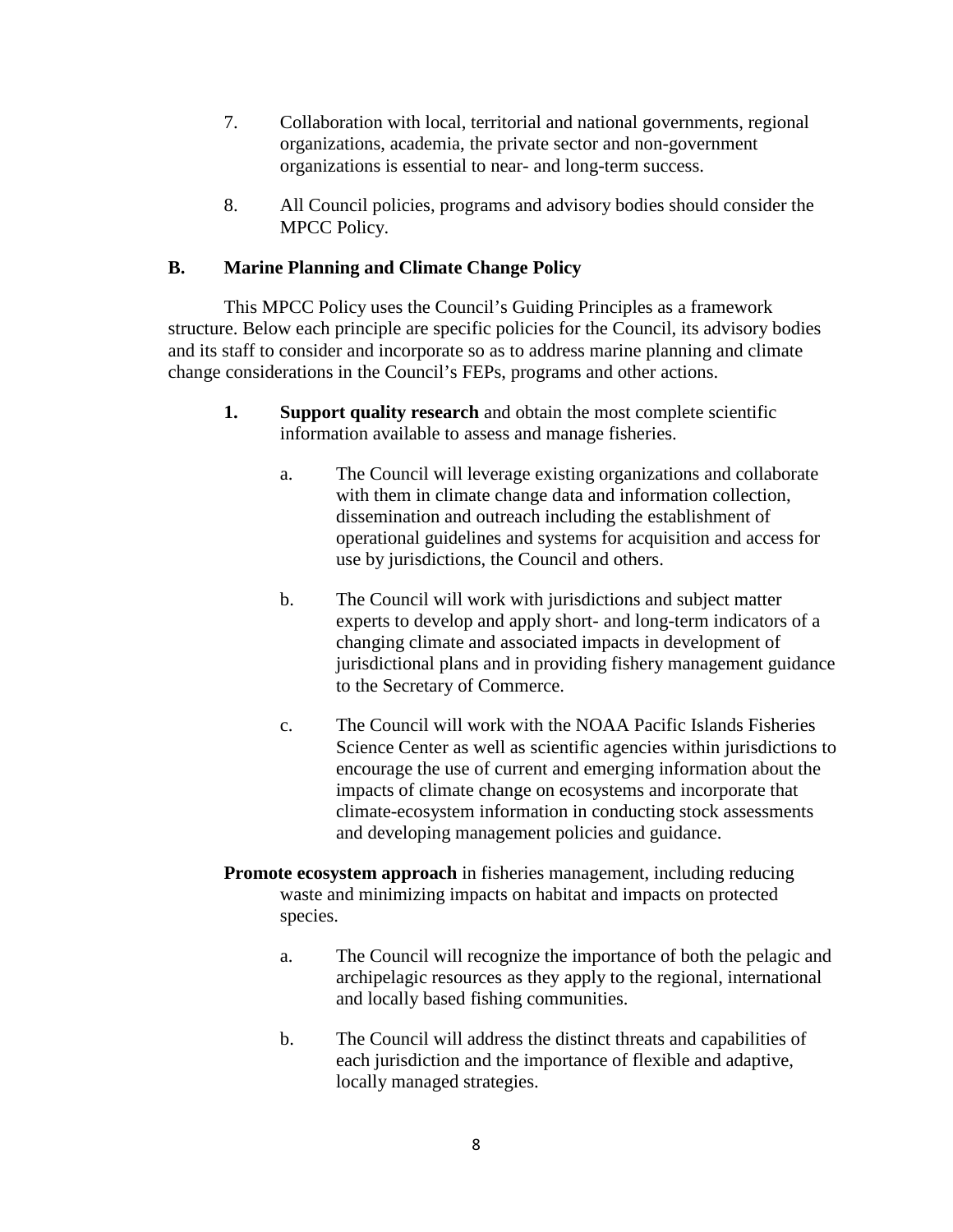- c. The Council will acknowledge that addressing changing climate should be done in the context of inter-related factors, e.g., cumulative impacts.
- d. The Council will carefully consider the impact on fisheries and fishery resources when addressing marine planning for activities such as offshore energy development.
- **3. Conduct education and outreach** to foster stewardship principles and public participation in the Council's decision making process.
	- a. The Council will recognize the importance of community-based management and will inform communities and respond to their concerns.
	- b. The Council will seek collaboration with the private sector, local agencies, and other partners and funding agencies.
	- c. The Council will leverage existing organizations and collaborate with them in data and information collection and dissemination as well as outreach related to climate change and marine planning.
- **4. Recognize importance of island cultures and traditional fishing practices** in managing fishery resources and foster opportunities for participation.
	- a. The Council will encourage site-specific adaptation management strategies that are culturally sensitive and appropriate.
	- b. The Council will incorporate traditional knowledge and practices of affected indigenous cultures to understand and respond to climate change and utilize marine planning to address overlapping interests.
	- c. The Council will consider the impact on traditional fisheries, traditional fishery resources, traditional knowledge and traditional fishing rights when addressing marine planning for activities such as offshore energy development.
- **5. Promote environmentally responsible fishing** and utilization of sustainable fisheries that provide long-term economic growth and stability.
	- a. The Council, when implementing projects, will ensure they are environmentally responsible to minimize environmental footprints and/or mitigate for impacts to the environment.
	- b. The Council will review and make recommendations for and participate in the development of regional marine planning for the Pacific Islands Region so that fisheries and fishery resources are